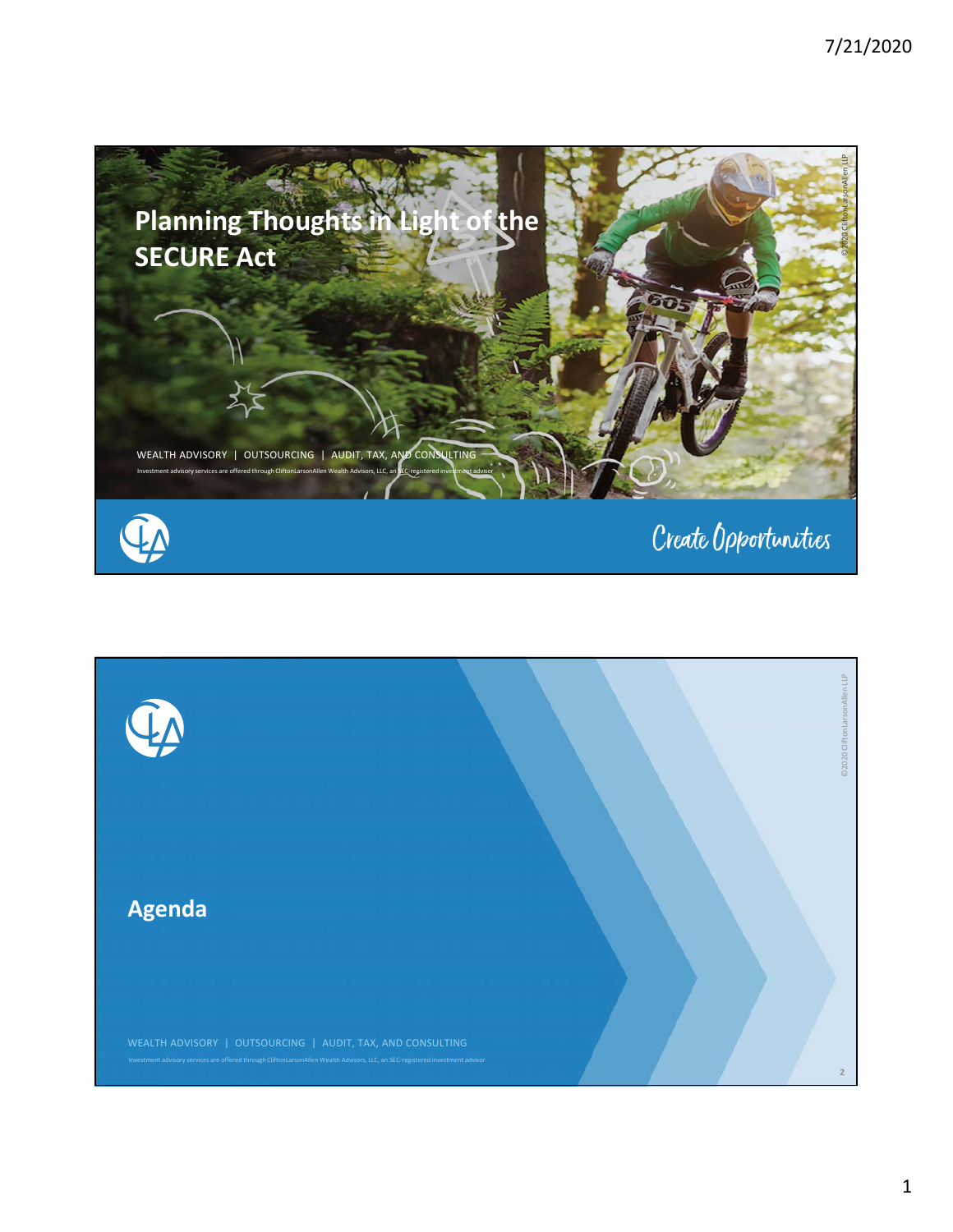7/21/2020



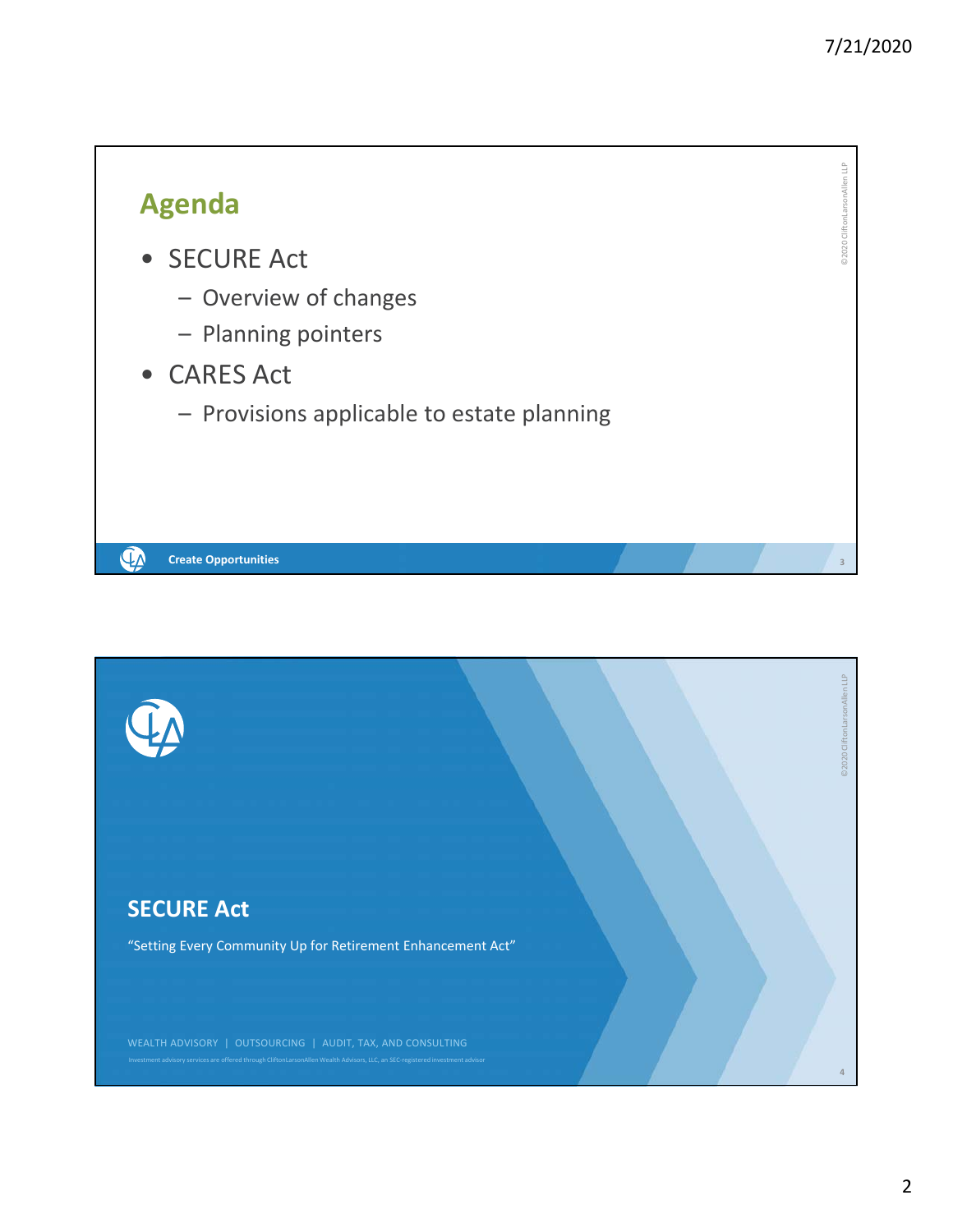©2020 CliftonLarsonAllen LLP

@2020 CliftonLarsonAllen LLP

**5**

### **Overview**

- Signed into law on December 20, 2019
- Effective January 1, 2020
- Key provisions affecting income tax and estate planning
	- Repeal of maximum age for traditional IRA Contributions
	- Increase age for required beginning date for required minimum distributions
	- Significant changes to post‐death required minimum distributions rules
	- Other individual impacts

**Create Opportunities**

 $\mathbf{Q}_{\pmb{\lambda}}$ 

| <b>Old Rules</b>                                                                                                               | <b>New Rules</b>                                                                                                         |  |
|--------------------------------------------------------------------------------------------------------------------------------|--------------------------------------------------------------------------------------------------------------------------|--|
| No deduction allowed for contribution to a traditional<br>IRA for individual who attained age 70 % before close<br>of tax year | No maximum age for individuals to contribute to a<br>traditional IRA plan                                                |  |
| Required Minimum Distributions starting at age 70 %                                                                            | Increased RMD age to 72                                                                                                  |  |
| Distributions to beneficiaries over their lifetimes                                                                            | After death, retirement account balance must be<br>distributed within 10 years                                           |  |
| 529 plan distributions only for qualified higher<br>education expenses including books, supplies, and<br>equipment             | Allows tax free distributions for an apprenticeship<br>program and to pay principal/interest on <b>education</b><br>loan |  |
| Taxable unearned income of child taxed according to<br>trust and estate brackets                                               | Appeals TCJA changes and unearned income of child<br>once again taxed at the parents' rates                              |  |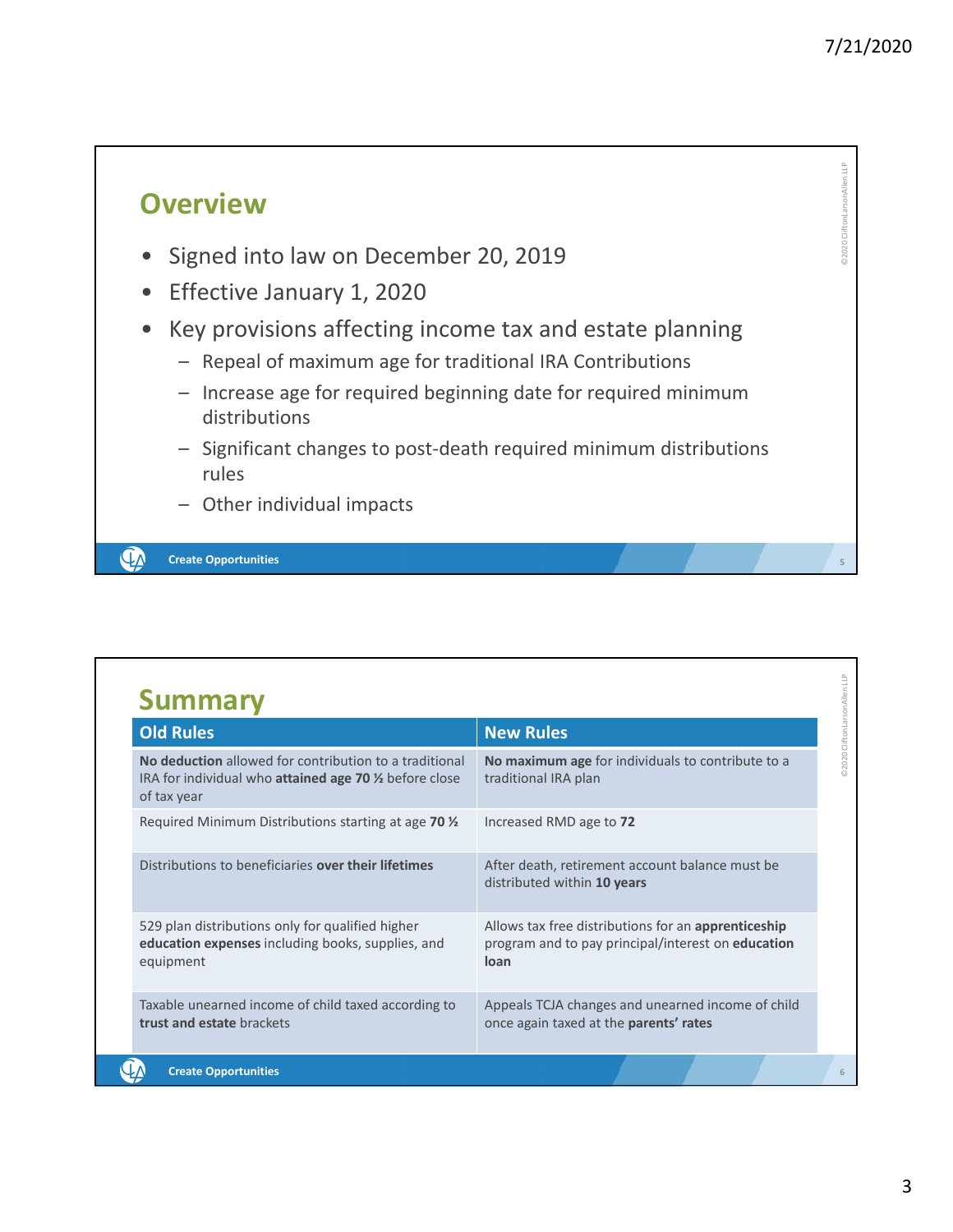

| <b>Beneficiary Situation</b>                                                                                                           | <b>Pre-SECURE</b><br>Prior Law applies to beneficiaries of<br><b>Account Owners dying before 2020</b> | <b>Post-SECURE</b><br>New Law applies to beneficiaries of<br><b>Account Owners dying after 2019</b>                                                |
|----------------------------------------------------------------------------------------------------------------------------------------|-------------------------------------------------------------------------------------------------------|----------------------------------------------------------------------------------------------------------------------------------------------------|
| Designated beneficiary (DB)<br>who IS NOT an<br>Eligible Designated Beneficiary (EDB)                                                  | Annually over DB's life expectancy                                                                    | By 12/31 of 10th year after account<br>owner's death (10-year rule)                                                                                |
| Designated beneficiary (DB)<br>who IS an<br>Eligible Designated Beneficiary (EDB)                                                      |                                                                                                       |                                                                                                                                                    |
| Surviving spouse of the account owner<br>Disabled beneficiary<br>Chronically ill beneficiary<br>Less than 10 years younger beneficiary | Annually over DB's life expectancy                                                                    | Annually over EDB's life expectancy<br>for life; then by 12/31 of 10th year<br>after EDB's death (10-year rule)                                    |
| Minor child of the account owner                                                                                                       | Annually over DB's life expectancy                                                                    | Annually over EDB's life expectancy<br>until earlier of reaching majority or<br>death; then by 12/31 of the 10th year<br>after that (10-year rule) |
| No Designated Beneficiary (DB)                                                                                                         | By 12/31 of 5th year after owner's<br>death (5-year rule)                                             | By 12/31 of 5th year after owner's<br>death (5-year rule)                                                                                          |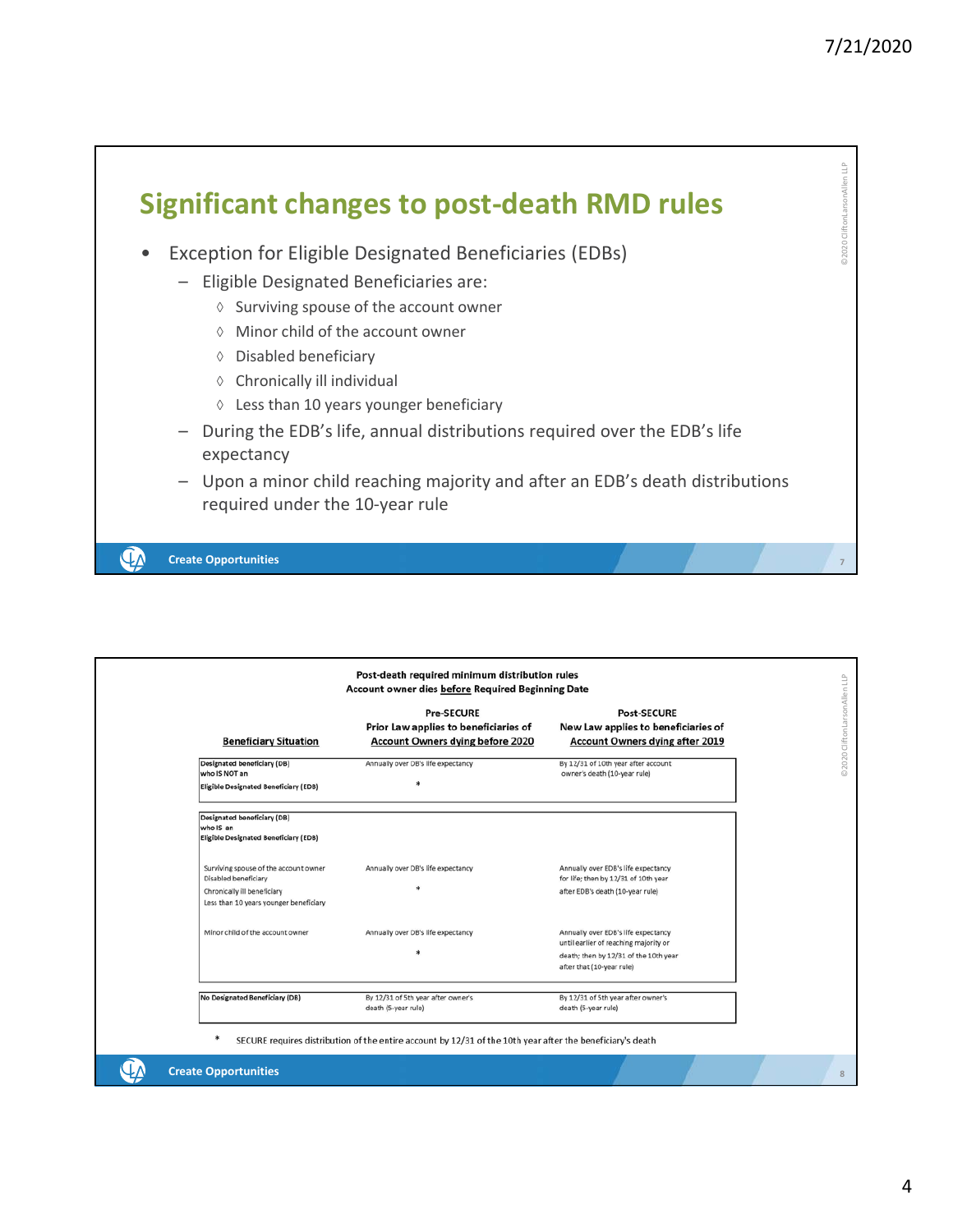

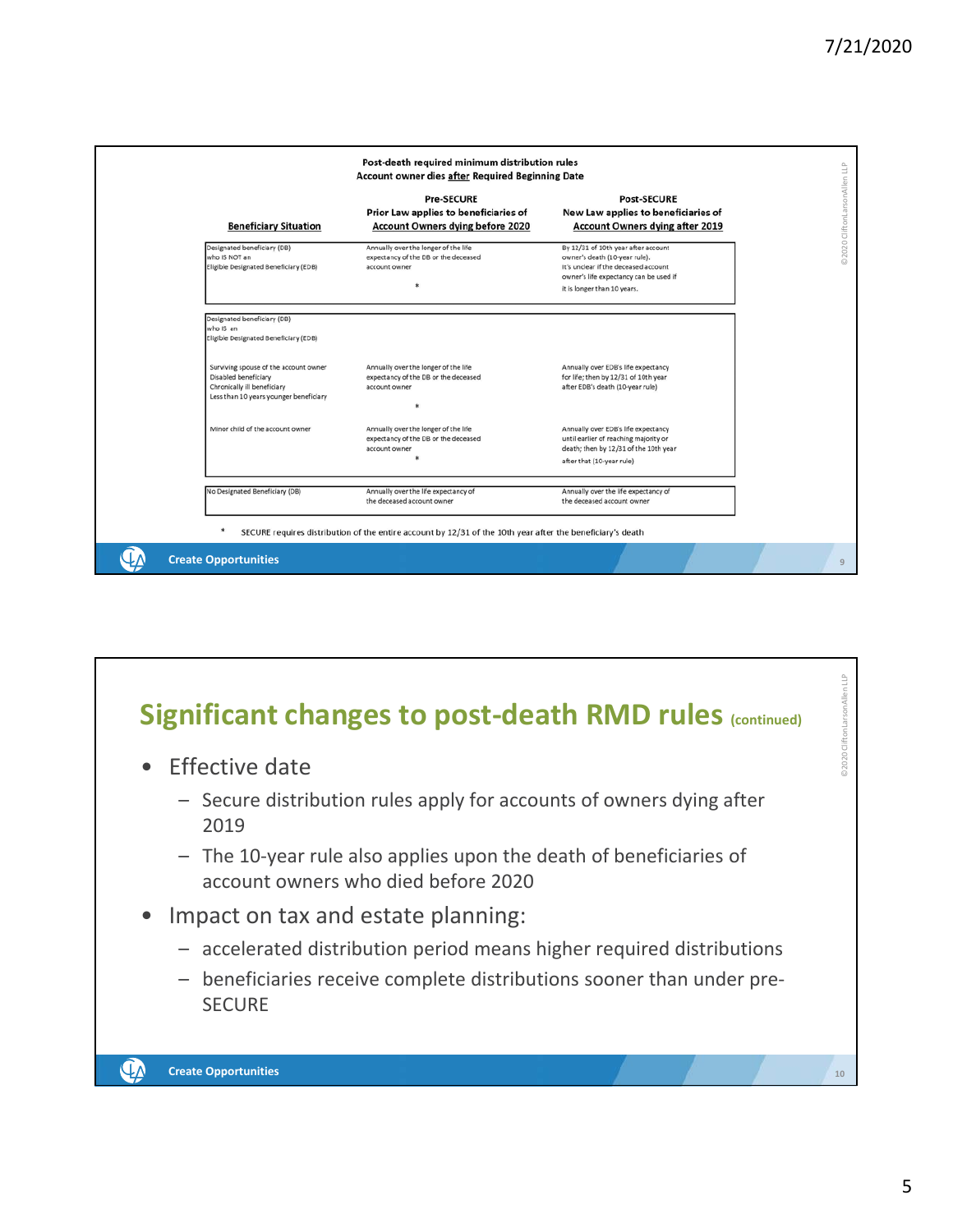#### 7/21/2020



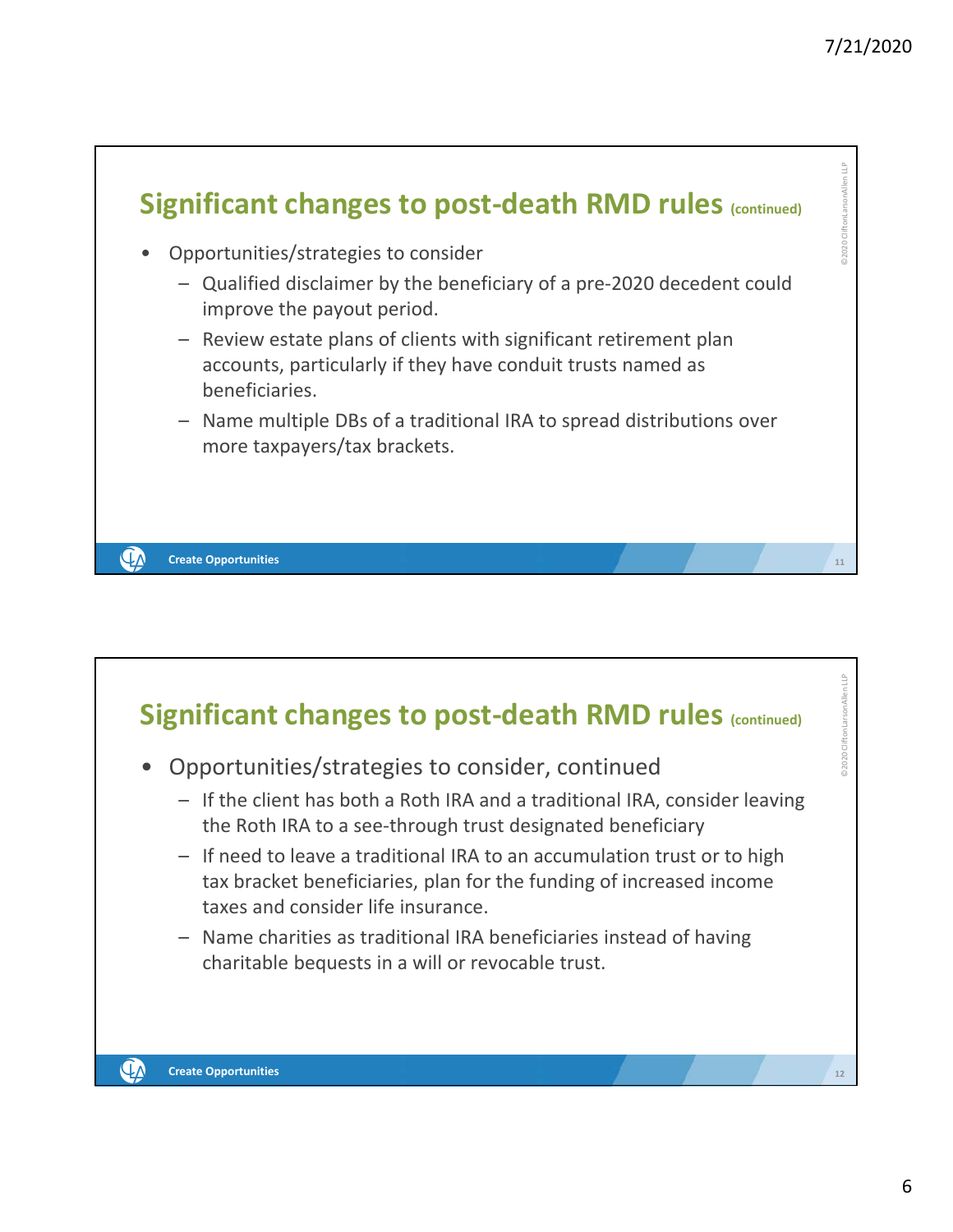

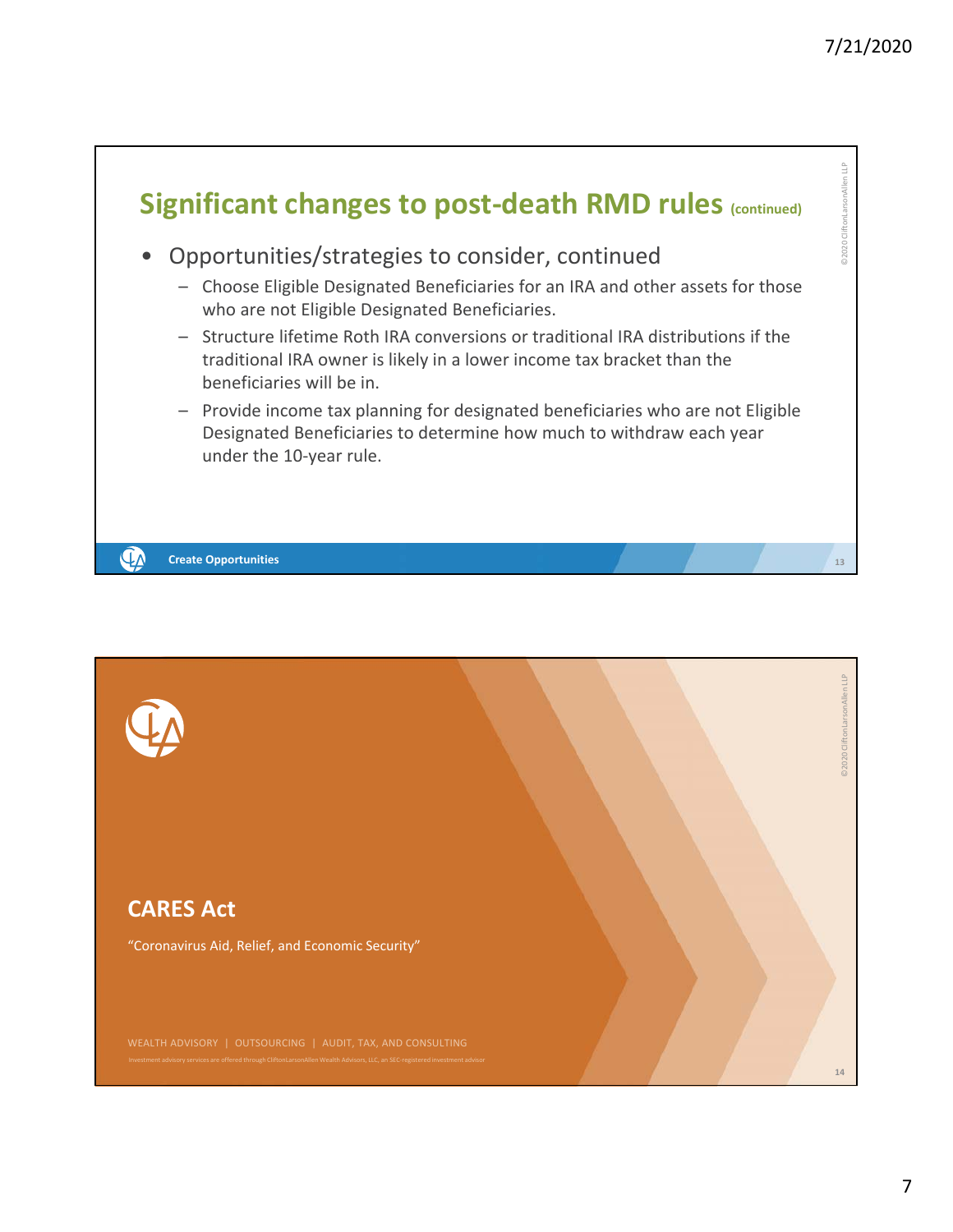©2020 CliftonLarsonAllen LLP

02020 CliftonLarsonAllen LLP

**15**

©2020 CliftonLarsonAllen LLP

2020 CliftonLarsonAllen LLP

**16**

## **Highlights ‐ Individuals**

- Individual Recovery
- Retirement Provisions
- Charitable Giving

**Create Opportunities**

QA

• Exclusion – student loans

#### **2020 Recovery Rebates for Individuals**

- New credit for 2020 (Sec. 6428)
	- \$1,200 per eligible individual
	- \$500 per qualifying children
- Limit based on AGI
	- $-$  \$150,000 MFJ
	- \$112,500 HOH
	- \$75,000 all others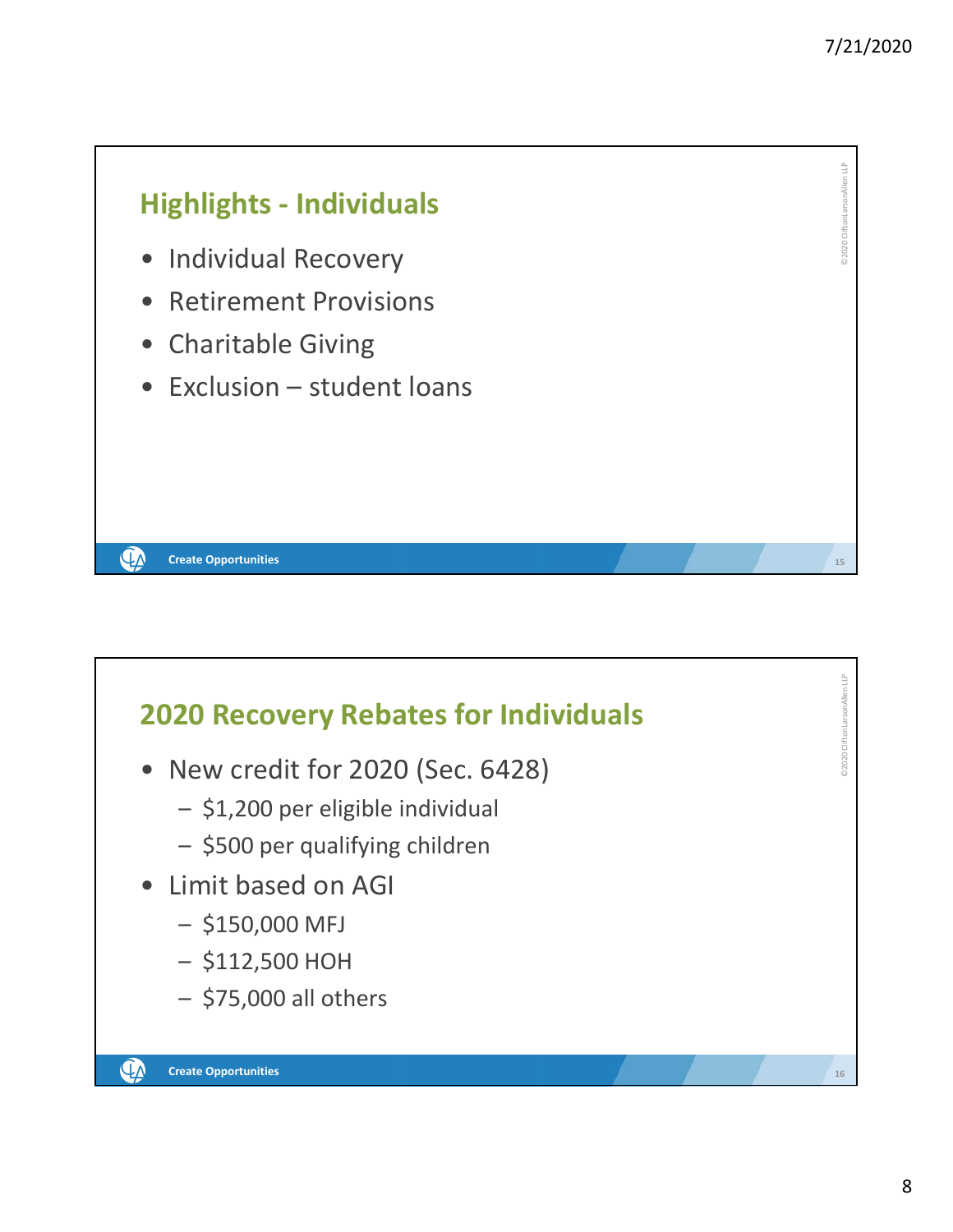

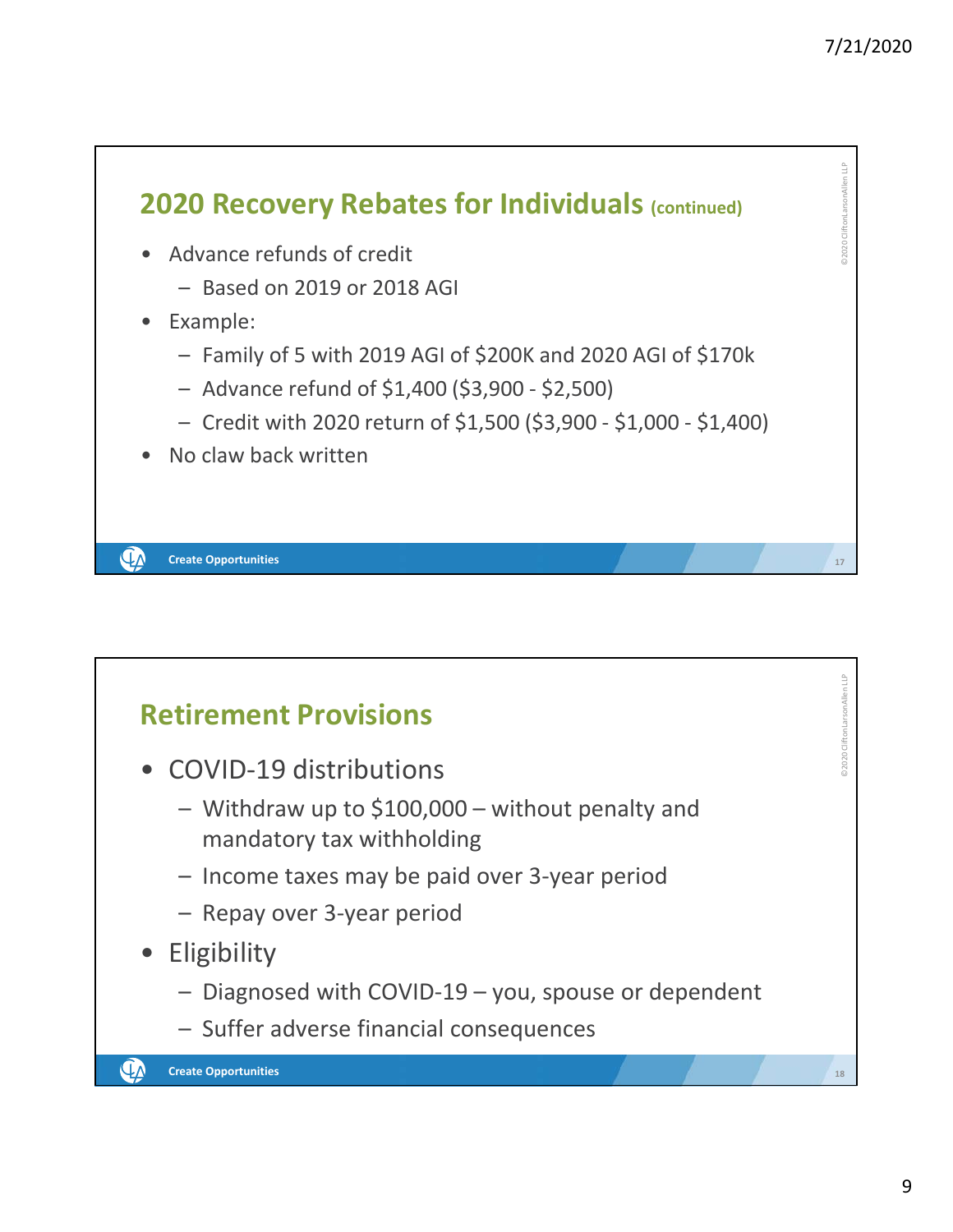

# **Charitable Giving**

- Eligible Individuals (those not itemizing) may take an above‐ the‐line deduction of up to \$300 for qualified charitable contributions for tax years beginning 2020
- Modifications to the limit in applying 60% on cash contributions of individuals and the rules on carryover of excess contributions. (clarifications)
- Corporate cash contributions cannot exceed 25%
- Charitable contributions of food during 2020 increased from 15% to 25%

©2020 CliftonLarsonAllen LLP

020 CliftonLarsonAllen LLP

**20**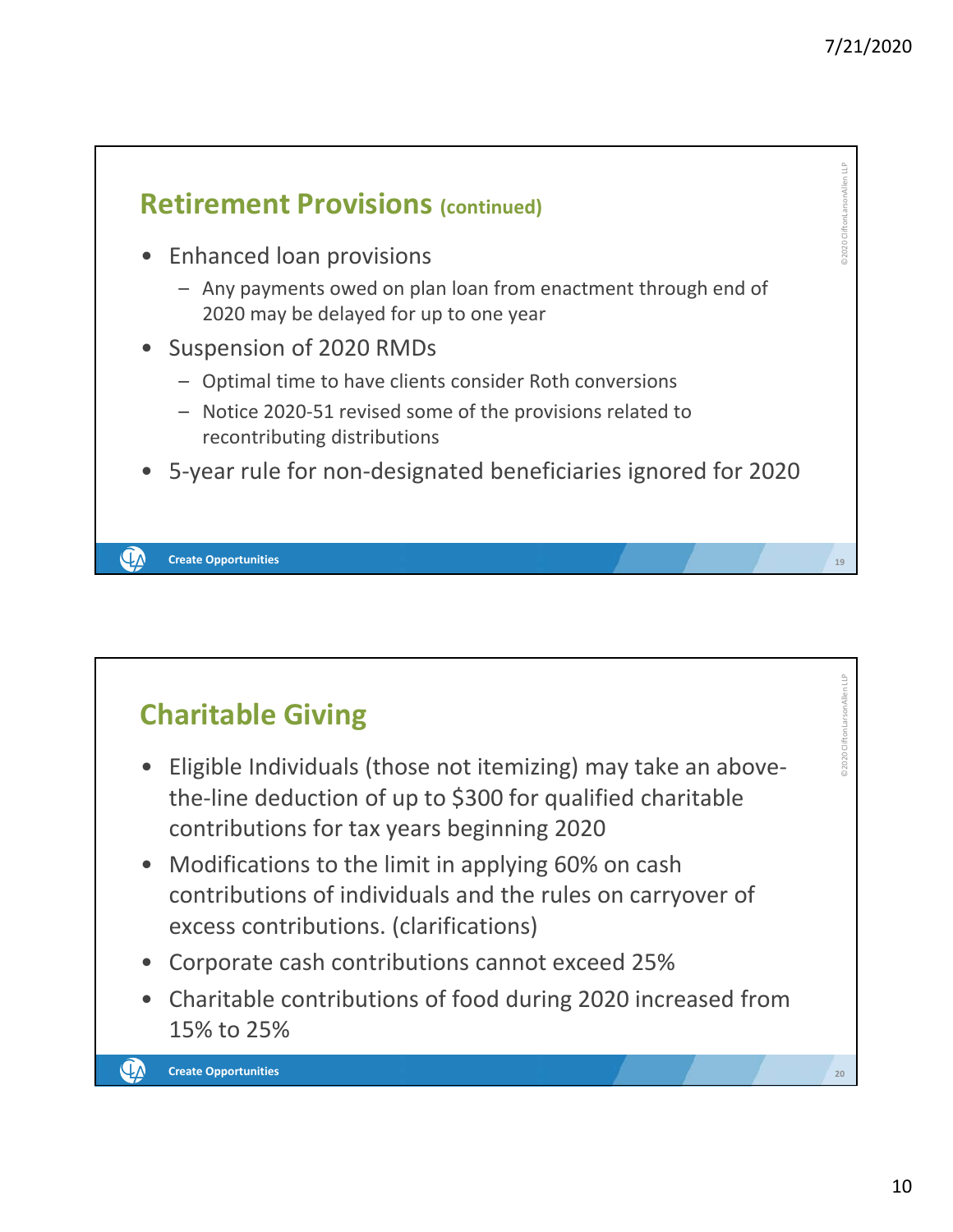